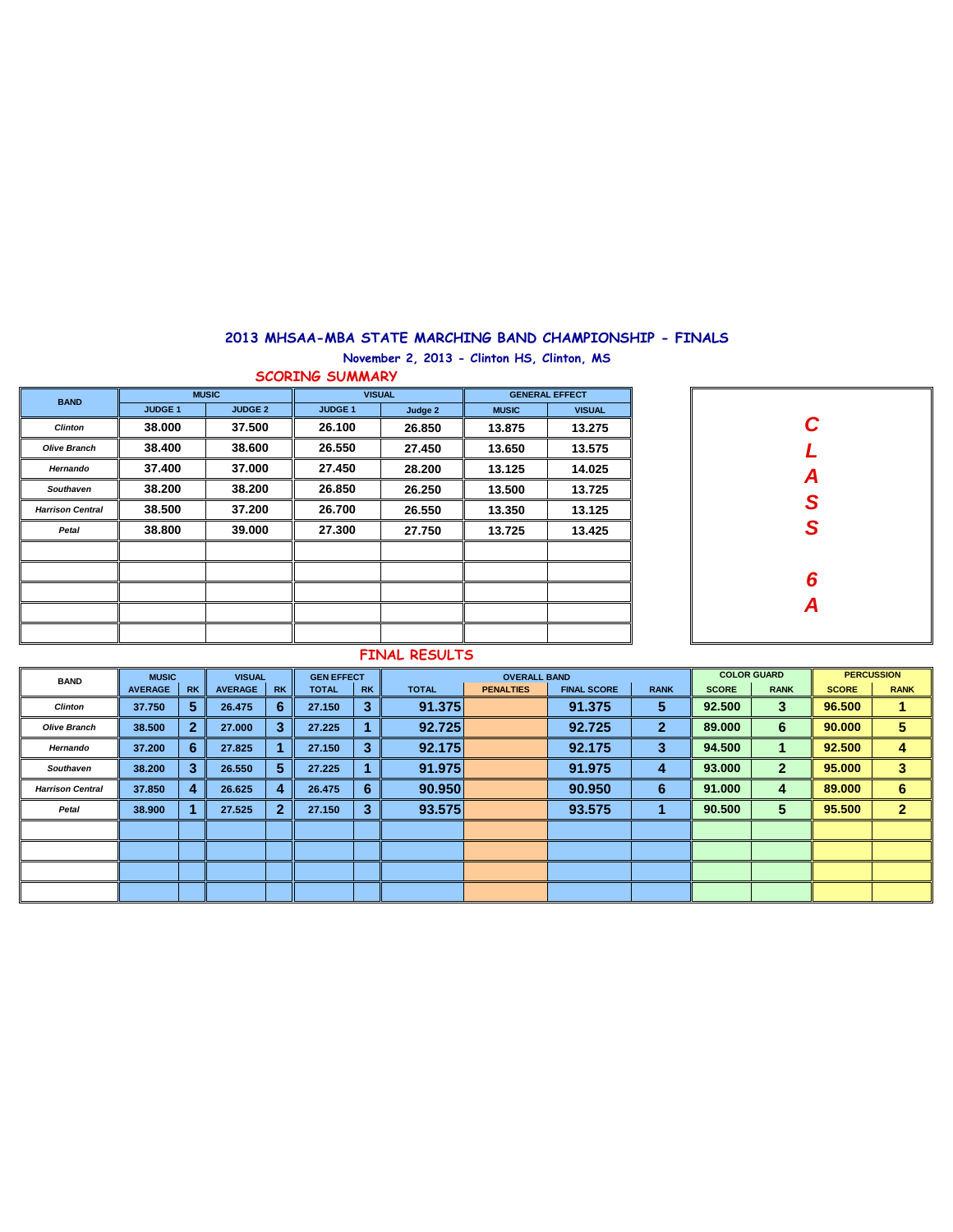## **2013 MHSAA-MBA STATE MARCHING BAND CHAMPIONSHIP - FINALS November 2, 2013 - Clinton HS, Clinton, MS CLASS 6A**

| <b>MUSIC</b>              |                     | SCORE        | <b>OVERALL</b> |                                                                                                          | <b>SCORE</b> |
|---------------------------|---------------------|--------------|----------------|----------------------------------------------------------------------------------------------------------|--------------|
| <b>3RD PLACE</b>          | <b>Southaven</b>    | 38.20        | 11th PLACE     | #N/A                                                                                                     | #N/A         |
| 2ND PLACE                 | <b>Olive Branch</b> | 38.50        | 10th PLACE     | #N/A                                                                                                     | #N/A         |
| <b>1ST PLACE</b>          | <b>Petal</b>        | 38.90        | 9th PLACE      | #N/A                                                                                                     | #N/A         |
|                           |                     |              | 8th PLACE      | #N/A                                                                                                     | #N/A         |
| <b>VISUAL</b>             |                     | <b>SCORE</b> | 7th PLACE      | #N/A                                                                                                     | #N/A         |
| <b>3RD PLACE</b>          | <b>Olive Branch</b> | 27.00        | 6th PLACE      | <b>Harrison Central</b>                                                                                  | 90.95        |
| 2ND PLACE                 | <b>Petal</b>        | 27.53        | 5th PLACE      | <b>Clinton</b>                                                                                           | 91.38        |
| <b>1ST PLACE</b>          | Hernando            | 27.83        | 4th PLACE      | <b>Southaven</b>                                                                                         | 91.98        |
|                           |                     |              | 3rd PLACE      | <b>Hernando</b>                                                                                          | 92.18        |
| GENERAL EFFECT            |                     | <b>SCORE</b> | 2nd PLACE      | <b>Olive Branch</b>                                                                                      | 92.73        |
| <b>3RD PLACE</b>          | <b>Clinton</b>      | 27.15        | 1st PLACE      | <b>Petal</b>                                                                                             | 93.58        |
| 2ND PLACE                 | #N/A                | #N/A         |                |                                                                                                          |              |
| <b>1ST PLACE</b>          | <b>Olive Branch</b> | 27.23        |                |                                                                                                          |              |
|                           |                     |              |                | #N/A - A tie in overall points has occurred. Refer to<br>"Recap" page (OVERALL BAND points) to determine |              |
| <u>  COLOR GUARD</u>      |                     | SCORE        |                | which two bands have tied. Band with higher MUSIC                                                        |              |
| <b>3RD PLACE</b>          | <b>Clinton</b>      | 92.50        |                | score takes the higher place.                                                                            |              |
| 2ND PLACE                 | <b>Southaven</b>    | 93.00        |                |                                                                                                          |              |
| <b>1ST PLACE</b>          | <b>Hernando</b>     | 94.50        |                |                                                                                                          |              |
|                           |                     |              |                |                                                                                                          |              |
| <i><b> PERCUSSION</b></i> |                     | SCORE        |                |                                                                                                          |              |
| <b>3RD PLACE</b>          | <b>Southaven</b>    | 95.00        |                |                                                                                                          |              |
| 2ND PLACE                 | <b>Petal</b>        | 95.50        |                |                                                                                                          |              |
| <b>1ST PLACE</b>          | <b>Clinton</b>      | 96.50        |                |                                                                                                          |              |

|                     | <b>SCORE</b> | <b>OVERALL</b> |                         | <b>SCORE</b> |
|---------------------|--------------|----------------|-------------------------|--------------|
| <b>Southaven</b>    | 38.20        | 11th PLACE     | #N/A                    | #N/A         |
| <b>Olive Branch</b> | 38.50        | 10th PLACE     | #N/A                    | #N/A         |
| <b>Petal</b>        | 38.90        | 9th PLACE      | #N/A                    | #N/A         |
|                     |              | 8th PLACE      | #N/A                    | #N/A         |
|                     | <b>SCORE</b> | 7th PLACE      | #N/A                    | #N/A         |
| <b>Olive Branch</b> | 27.00        | 6th PLACE      | <b>Harrison Central</b> | 90.95        |
| <b>Petal</b>        | 27.53        | 5th PLACE      | <b>Clinton</b>          | 91.38        |
| <b>Hernando</b>     | 27.83        | 4th PLACE      | <b>Southaven</b>        | 91.98        |
|                     |              | 3rd PLACE      | <b>Hernando</b>         | 92.18        |
|                     | <b>SCORE</b> | 2nd PLACE      | <b>Olive Branch</b>     | 92.73        |
| <b>Clinton</b>      | 27.15        | 1st PLACE      | <b>Petal</b>            | 93.58        |
|                     |              |                |                         |              |